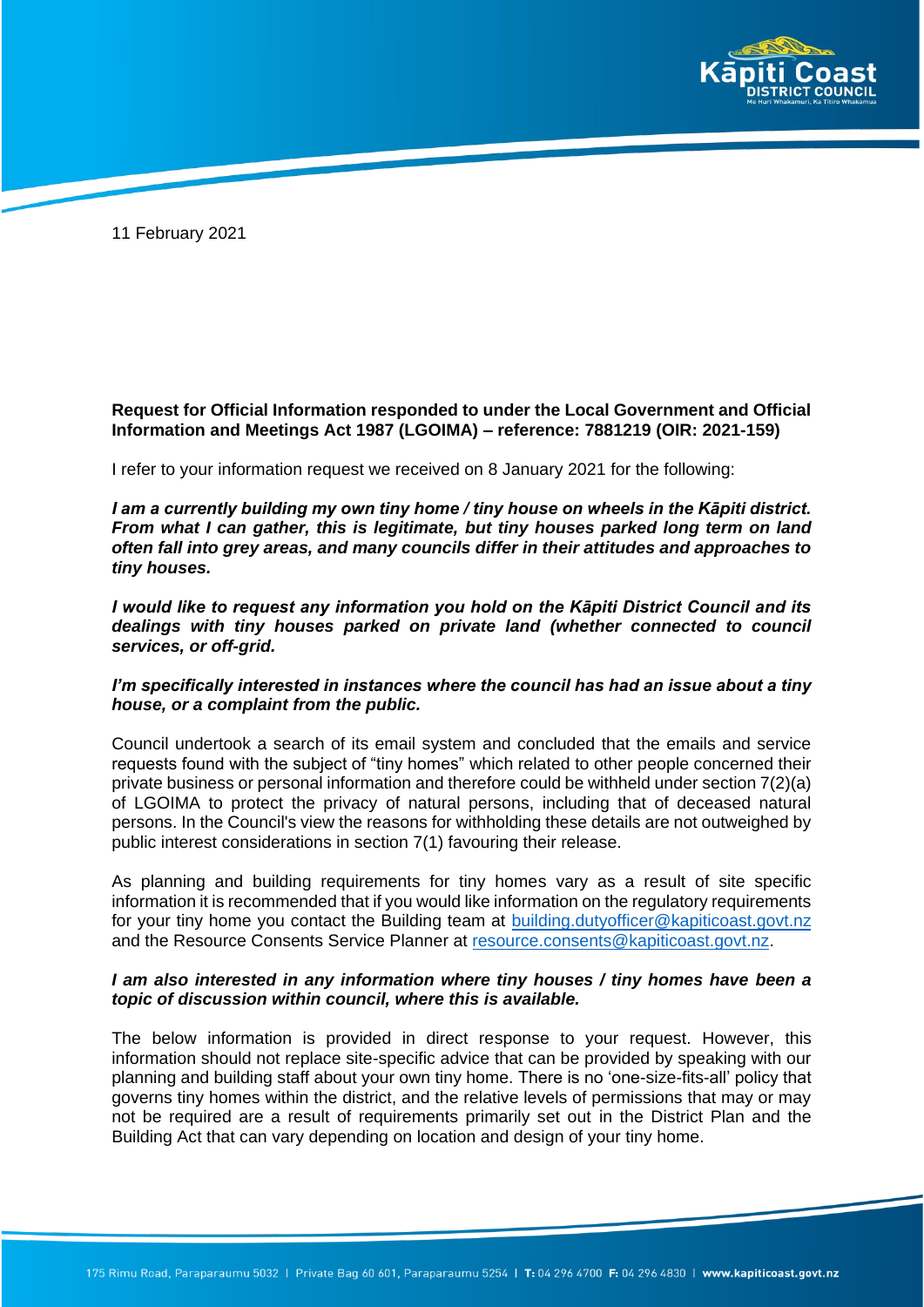From 29 September 2020 until 12 October 2020, internal staff and two Councillors were involved in an email conversation regarding a proposed meeting to discuss a specific tiny home proposal with a member of the public. This meeting occurred on 9 October 2020.

The emails relating to this conversation have been withheld under section  $7(2)(b)(ii)$  of LGOIMA – to protect the commercial position of the person who supplied or who is the subject of the information. In the Council's view the reasons for withholding these details are not outweighed by public interest considerations in section 7(1) favouring their release.

Relevant council staff had an internal discussion about tiny homes on 29 October 2020 to discuss how tiny homes might be treated under current relevant legislation and regulations in three different hypothetical scenarios. The notes from this meeting are captured in the photo below.

| existing examples<br>M residential dear<br>LAND OWNERGHP MODEL IMPOCHAT<br>- Park Ave.                                                                                                                                   | - Under 30 sqr<br>- no building anew<br>But would need to          | Rualian Re Rock to sypt.                                                                                   | $N_{\odot}$ K/Ban =<br>not a divelling.<br>Laccess building<br>Traffi faccess contens                              |
|--------------------------------------------------------------------------------------------------------------------------------------------------------------------------------------------------------------------------|--------------------------------------------------------------------|------------------------------------------------------------------------------------------------------------|--------------------------------------------------------------------------------------------------------------------|
| helgy<br>Scenario 2<br>Namber of Retchens of<br>- SELf-continued<br>rent<br>brimoons defilmines no of<br>- Resolutivel<br>Household units .: DG HRCS<br>Tanshoral<br>- Support Sources<br>-eg May : Crues Hair<br>Jaghar | Question of dangly.<br>PeterHally Fre Ksues<br>-layant, number the | Subdiv regp.<br>Long to 4 as papeling<br>Out More than 4 Noule<br>need RC + hard & had<br>a lot bigenough. | feedertal actualy<br>But in support<br>"Supported Living Euronin"<br>or Commercial activity<br>- Anterphed by pon, |
| Generic 3<br>- Hold tonal Unt = 07 Fes.<br>-Connection to xwills?<br>- Single unit : (4)<br>$-54n^{2}$ as $10n$ .<br>- Frants sechon.                                                                                    | No GC regis.                                                       | Lot oner 450                                                                                               | but not on scale.<br>penniled activity                                                                             |

Council's legal counsel provided staff with advice on the existing case law regarding tiny homes on 21/10/2020 and further commentary was provided on a specific tiny home proposal on 3/11/2020. However, this information has been withheld under section 7(2)(g) of LGOIMA – to maintain legal professional privilege. In the Council's view the reasons for withholding these details are not outweighed by public interest considerations in section 7(1) favouring their release.

We have also attached several links to articles about Tiny Homes that may be of interest:

[https://www.stuff.co.nz/life-style/homed/119637072/movable-vehicle-is-not-a-building](https://www.stuff.co.nz/life-style/homed/119637072/movable-vehicle-is-not-a-building-victory-for-tiny-homes-in-landmark-case)[victory-for-tiny-homes-in-landmark-case](https://www.stuff.co.nz/life-style/homed/119637072/movable-vehicle-is-not-a-building-victory-for-tiny-homes-in-landmark-case)